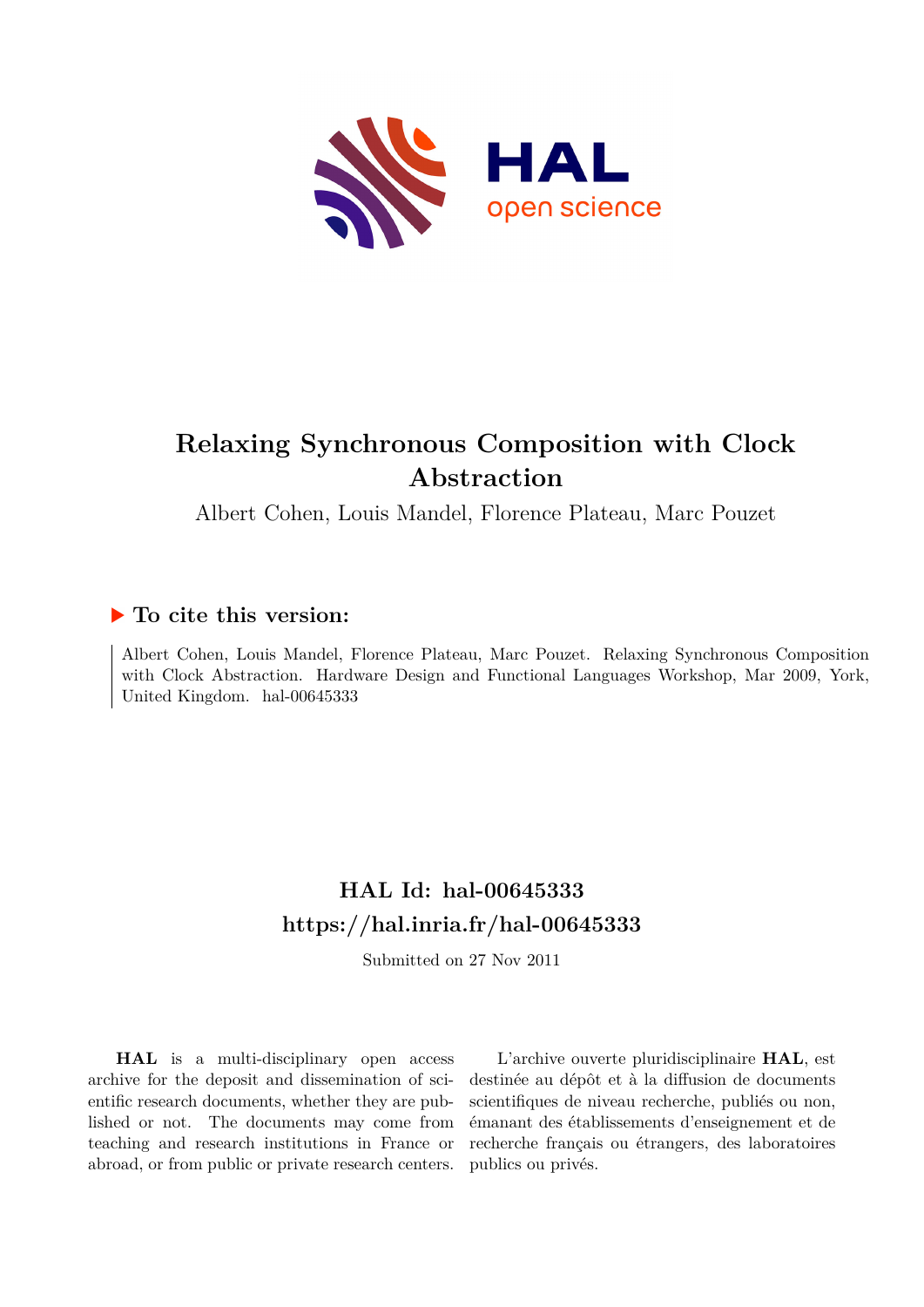#### Relaxing Synchronous Composition with Clock Abstraction <sup>∗</sup>

Albert Cohen Louis Mandel Florence Plateau Marc Pouzet Université Paris-Sud 11 and INRIA Saclay - Ile-de-France

Synchronous data-flow languages such as LUSTRE manage infinite sequences or *streams* as basic values. Each stream is associated to a clock which defines the instants where the current value of the stream is present as illustrated in the following example (∗ stands for the absence of relevant value as in [6]).

> $x \mid x_1 \quad x_2 \quad x_3 \quad * \quad x_4 \quad * \quad x_5 \quad x_6 \quad * \quad * \quad x_7 \quad * \quad x_8 \quad * \quad x_9 \quad \dots$  $w_1$  | 1 1 1 0 1 0 1 1 0 0 0 1 0 1 0 1  $\dots$

In synchronous languages [1], a binary composition like  $x + y$  expects its two arguments x and y to be synchronous, i.e., to have the same clocks. Clocks are a mean to model different time-scales in the system. The purpose of the clock-calculus in these languages is to check that the actual clock input of a function matches the expected clock and this is mostly a typing problem. In existing synchronous languages, the clock calculus relies on clock equality only.

In [4] we have introduced a way to compose streams which have almost the same clock and can be synchronized through the use of a finite buffer. For example, a stream with clock  $w_1 = 111(0101100101)$  can be used later, for example on clock  $w_2 = 0(000111)$  since 1's in  $w_2$  appears later than 1's in  $w_1$  and we write  $w_1 \ll w_2$ . This relaxed model is achieved by introducing a subtyping rule in the type system to localise places where some synchronization code must be inserted. Subtyping can be checked when clocks are defined by ultimately periodic infinite binary words [7]. Nevertheless, this check can be costly if the patterns are long, and is in any case restricted to periodic behaviors only.

To achieve this relaxed model on non periodic clocks, the notion of clock envelopes has been introduced [5]. These envelopes are abstractions of clocks that give bounds on the number of instants where the stream has been present since the beginning of the execution. An envelope is a set of (not necessarily periodic) clocks and subtyping can be checked by simple arithmetic comparison.

This work presents a new abstraction of clocks. Consider the binary word  $w_2 = 0(000111)$ . It can be represented graphically by its cumulative function: a rising edge at index i of the chronogram corresponds to the occurrence of a 1 in the word (Figure 1). The abstraction  $a_2 = \langle -\frac{4}{2}, -\frac{3}{2}, \frac{1}{2} \rangle$  is represented by two lines, of equation  $\frac{1}{2} \times i - \frac{3}{2}$  and  $\frac{1}{2} \times i - \frac{4}{2}$ . It thus consists in keeping a slope, here  $\frac{1}{2}$  and two shifts here  $-\frac{3}{2}$ and  $-\frac{4}{2}$ . The red line gives a upper bound to the occurrence of rising edges, and the green dotted line gives a lower bound to the absence of edge.

In Figure 2, consider that a stream is produced on clock  $w_1 = 111(0101100101)$  and consumed on clock  $w_2$ . This is possible through a FIFO because the green line bounding  $w_1$  is above the red line bounding  $w_2$ . The fact that the lines bounding  $w_1$  and  $w_2$  have the same slope ensures that the difference between the number of values produced and consumed is bounded. Thus, a bounded FIFO is enough and its size is the maximal vertical difference between  $w_1$  and  $w_2$ . A correct over-approximation is the vertical distance between the red line of  $w_1$  and the green line of  $w_2$ . Checking subtyping on abstractions is thus done very efficiently by testing the equality of the slopes and comparing the shifts. The size of the buffer is also computed efficiently and is the difference between two shifts.

The present work brings mostly three new contributions with respect to  $[4, 5]$ :

• The new definition of clock abstraction allows to abstract clocks which were not considered previously such as those containing a finite number of 1's. For example, the clock 111001011(0) is abstracted

<sup>∗</sup>This work was partially supported by the INRIA research project Synchronics.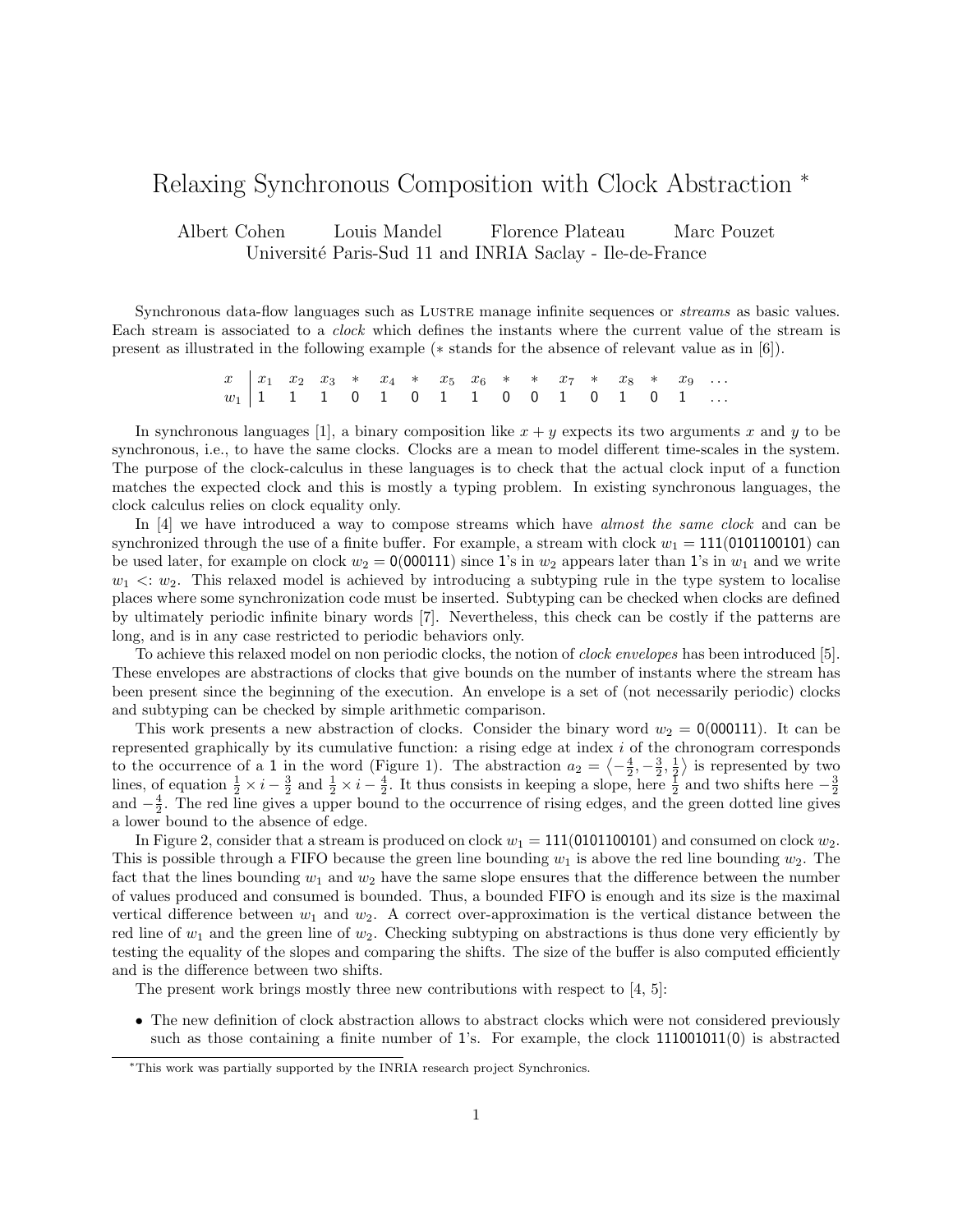

Figure 1: Chronogram of clock  $w_2$  and its abstraction  $a_2 = \left\langle -\frac{4}{2}, -\frac{3}{2}, \frac{1}{2} \right\rangle$ .



Figure 2: Communication through a bounded FIFO, from  $w_1$  (abstracted by  $a_1 = \langle 1, 1, \frac{1}{2} \rangle$ ) to  $w_2$ .

as  $\langle 3, 5, 0 \rangle$ . As a consequence, we are able to abstract any infinite binary words bounded by two ultimately periodic infinite binary words.

- The new abstraction is more precise than the previous one, i.e., the size of the abstraction of a clock is smaller.
- Finally, algebraic properties of this new abstraction have been formalized and proved in the proof assistant Coq [2]. It has been a strong support to the reflexion and gives confidence in the results we have obtained. These proofs are available at http://www.lri.fr/<sup>∼</sup>plateau/hfl09.

Clocks defined as ultimately periodic infinite binary words were introduced to model features which are usually not considered in synchronous languages such as communication delay or the composition through bounded buffers. Clock abstraction are a simple mean allowing to reason in average on those clocks. These features are an important concern in hardware design. We are very interested in presenting our work to this community, and relate it to existing methods such as [3, 6].

#### References

- [1] A. Benveniste, P. Caspi, S.A. Edwards, N. Halbwachs, P. Le Guernic, and R. de Simone. The synchronous languages 12 years later. *Proceedings of the IEEE*, 91(1), January 2003.
- [2] Yves Bertot and Pierre Castran. Interactive Theorem Proving and Program Development Coq'Art: The Calculus of Inductive Constructions. Springer-Verlag., 2004.
- [3] Luca P. Carloni and Alberto L. Sangiovanni-Vincentelli. Coping with latency in soc design. IEEE Micro, 22(5):24–35, 2002.
- [4] Albert Cohen, Marc Duranton, Christine Eisenbeis, Claire Pagetti, Florence Plateau, and Marc Pouzet. N-Synchronous Kahn Networks: a Relaxed Model of Synchrony for Real-Time Systems. In ACM International Conference on Principles of Programming Languages, January 2006.
- [5] Albert Cohen, Louis Mandel, Florence Plateau, and Marc Pouzet. Abstraction of Clocks in Synchronous Data-flow Systems. In The Sixth ASIAN Symposium on Programming Languages and Systems (APLAS 08), Bangalore, India, December 2008.
- [6] Sava Krstic, Jordi Cortadella, Mike Kishinevsky, and John O'Leary. Synchronous elastic networks. In Proceedings of the Formal Methods in Computer Aided Design. IEEE Computer Society, 2006.
- [7] Jean Vuillemin. On Circuits and Numbers. Technical report, Digital, Paris Research Laboratory, 1993.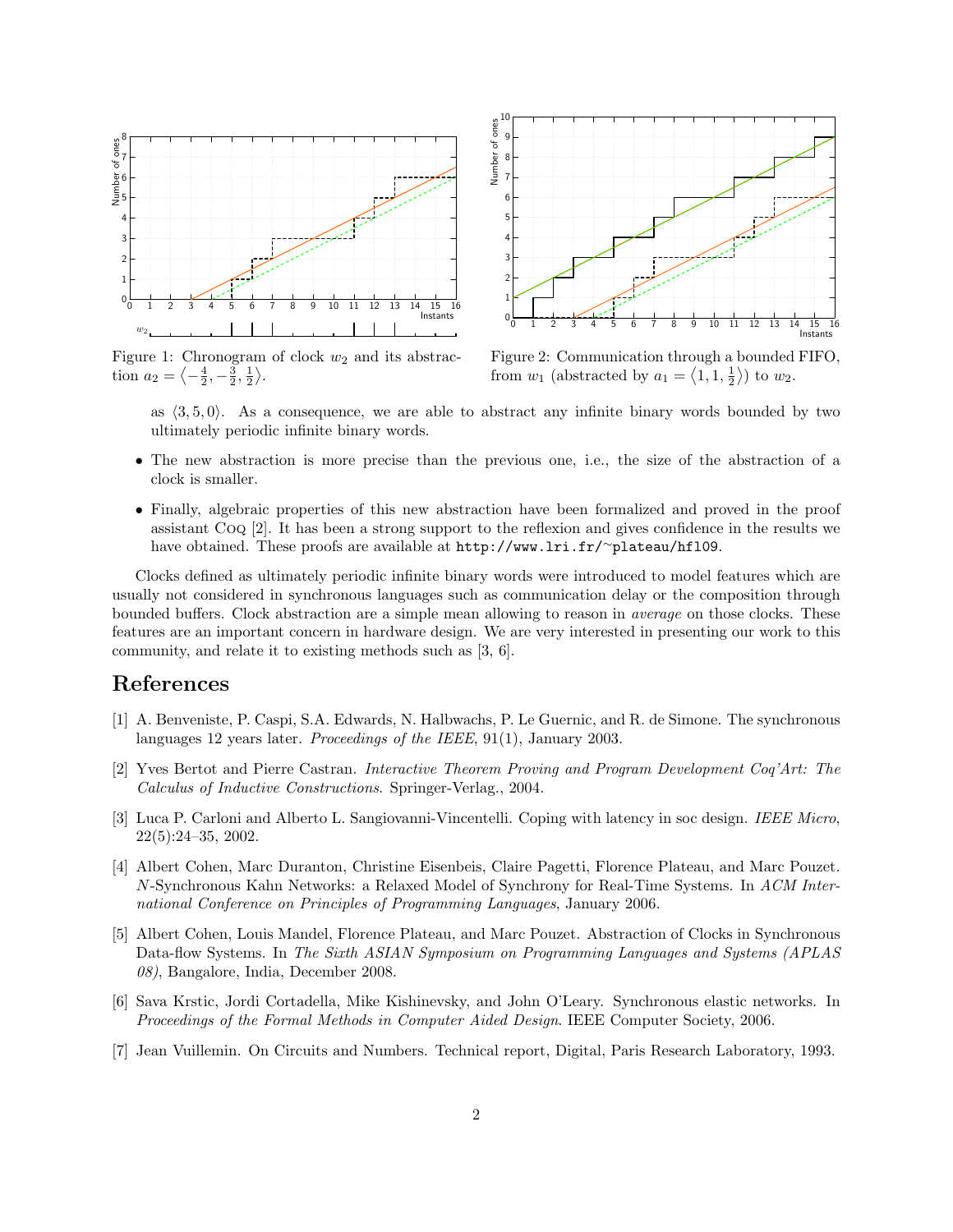# Relaxing Synchronous Composition with Clock Abstraction



HFL – 28-29/03/2009

# Motivation: Picture in Picture Example



Incrustation of a Standard Definition (SD) image in a High Definition (HD) one

- $\triangleright$  downscaler: reduction of an HD image (1920×1080 pixels) to an SD image  $(720\times480)$  pixels)
- when: removal of a part of an HD image
- merge: incrustation of an SD image in an HD image

Question: programming Kahn Networks with bounded buffers

- $\blacktriangleright$  delay introduced by the picture in picture in the video processing chain?
- $\triangleright$  buffer size needed between the downscaler and the merge nodes?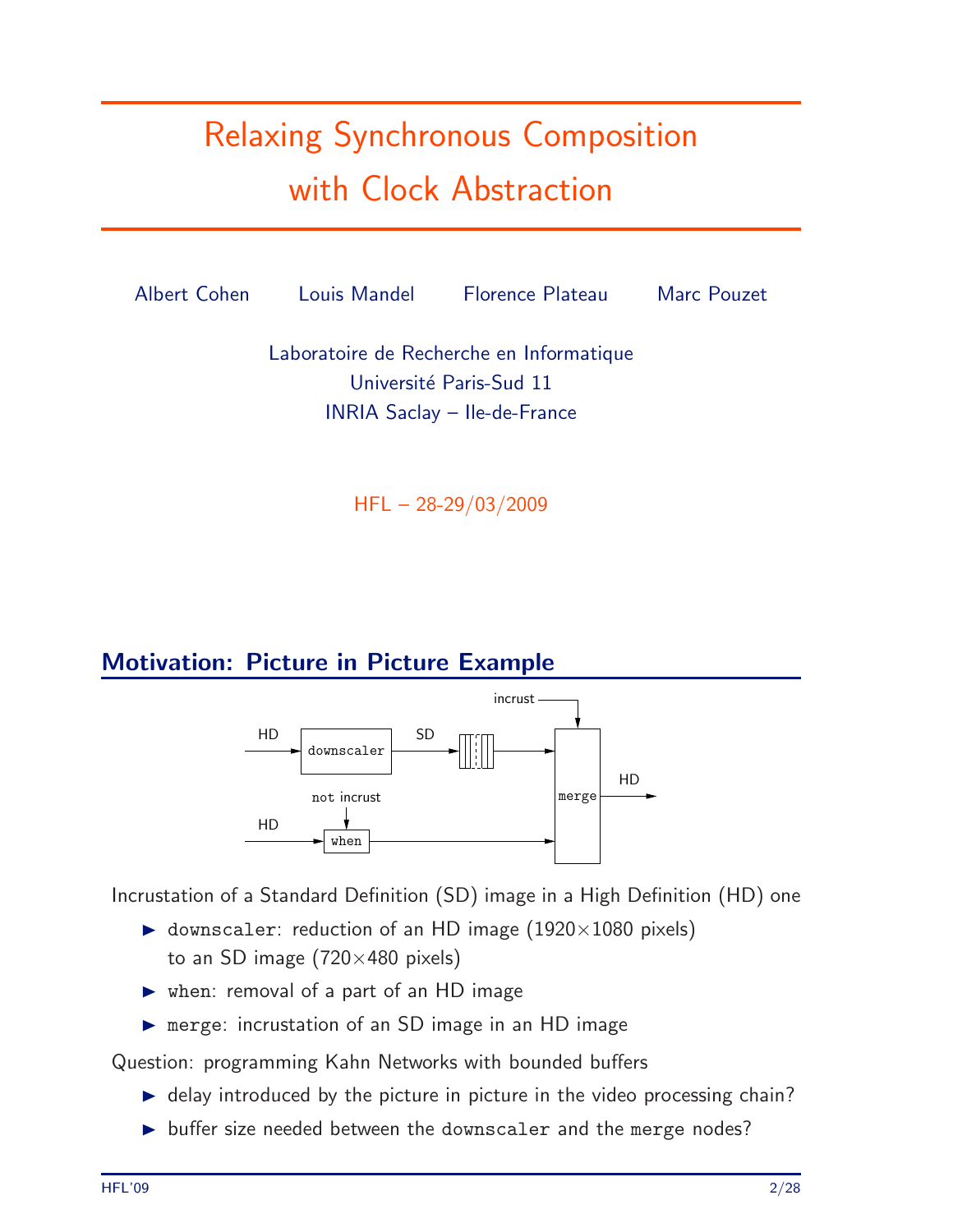# Synchronous and n-Synchronous Model

Synchronous dataflow languages [CP96]

- **P** programming Kahn Networks without buffers
- $\triangleright$  clocks define instants when data transfers occur
	- $\triangleright$  they can be arbitrarily complex
- clock calculus: dedicated type system
	- $\triangleright$  computes the activation paces
	- $\rhd$  rejects programs that cannot be executed without buffers

 $n$ -Synchronous model [CDE+06]

- **P** programming Kahn Networks with bounded buffers
- $\triangleright$  clock calculus with a subtyping rule
	- $\triangleright$  rejects programs that cannot be executed with bounded buffers
	- $\triangleright$  computes the size of the buffers
	- $\triangleright$  computes initial delays to avoid reading in an empty buffer

 $\rm{HFL'09}$  . The set of the set of the set of the set of the set of the set of the set of the set of the set of the set of the set of the set of the set of the set of the set of the set of the set of the set of the set o

**Contribution** 

Previous work:

 $\blacktriangleright$  *n*-synchrony can be checked on periodic clocks

Contribution:

- $\triangleright$  dealing with long patterns in periodic clocks
- ▶ modeling with jitter ("almost periodic" clocks)
- modeling nodes execution time

 $n$ -synchrony can be checked by abstracting clocks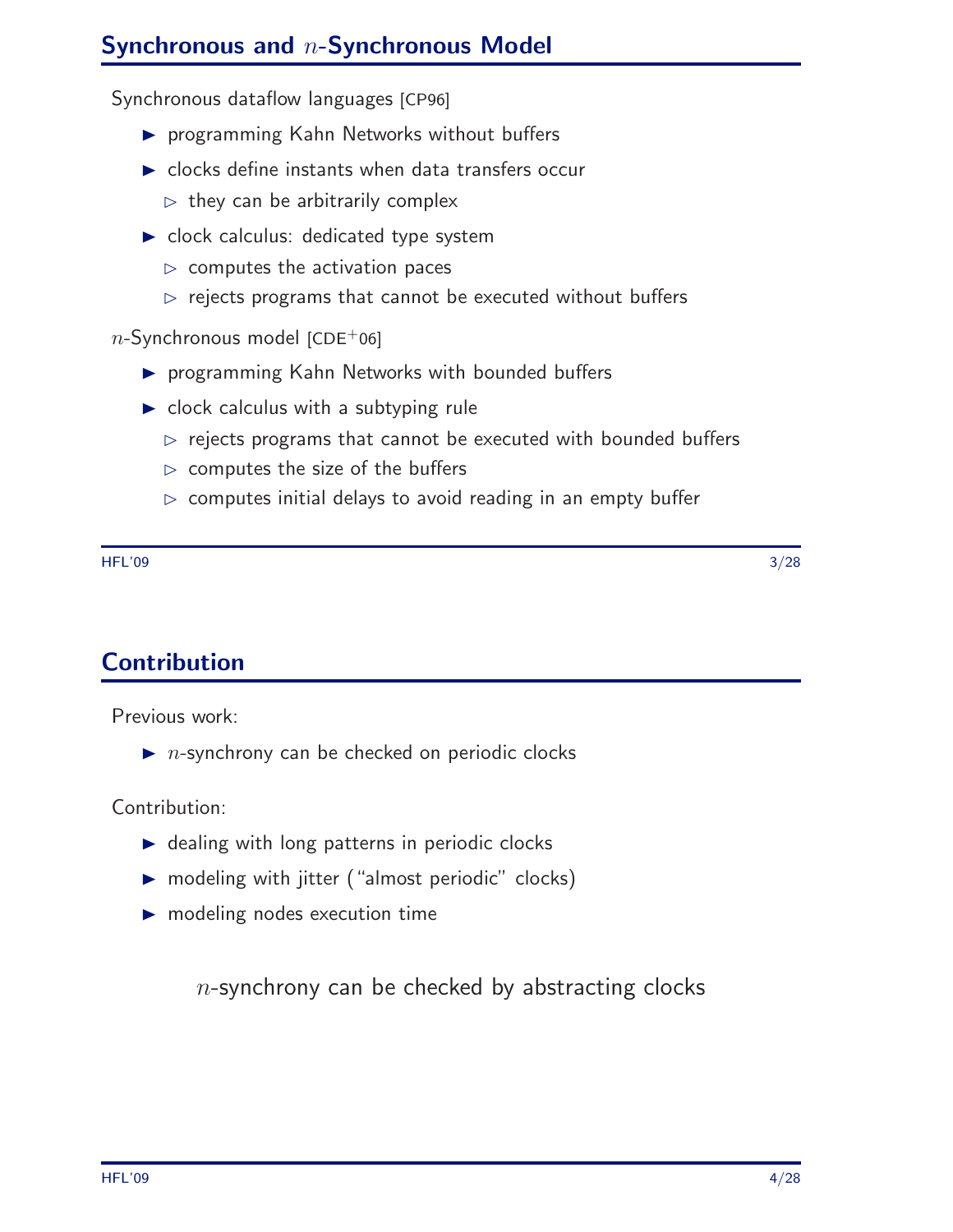# **Overview**

- 1. Synchronous and  $n$ -Synchronous Models
- 2. n-Synchronous Model Formally
- 3. Abstraction of Clocks
- 4. Applications
- 5. Related Work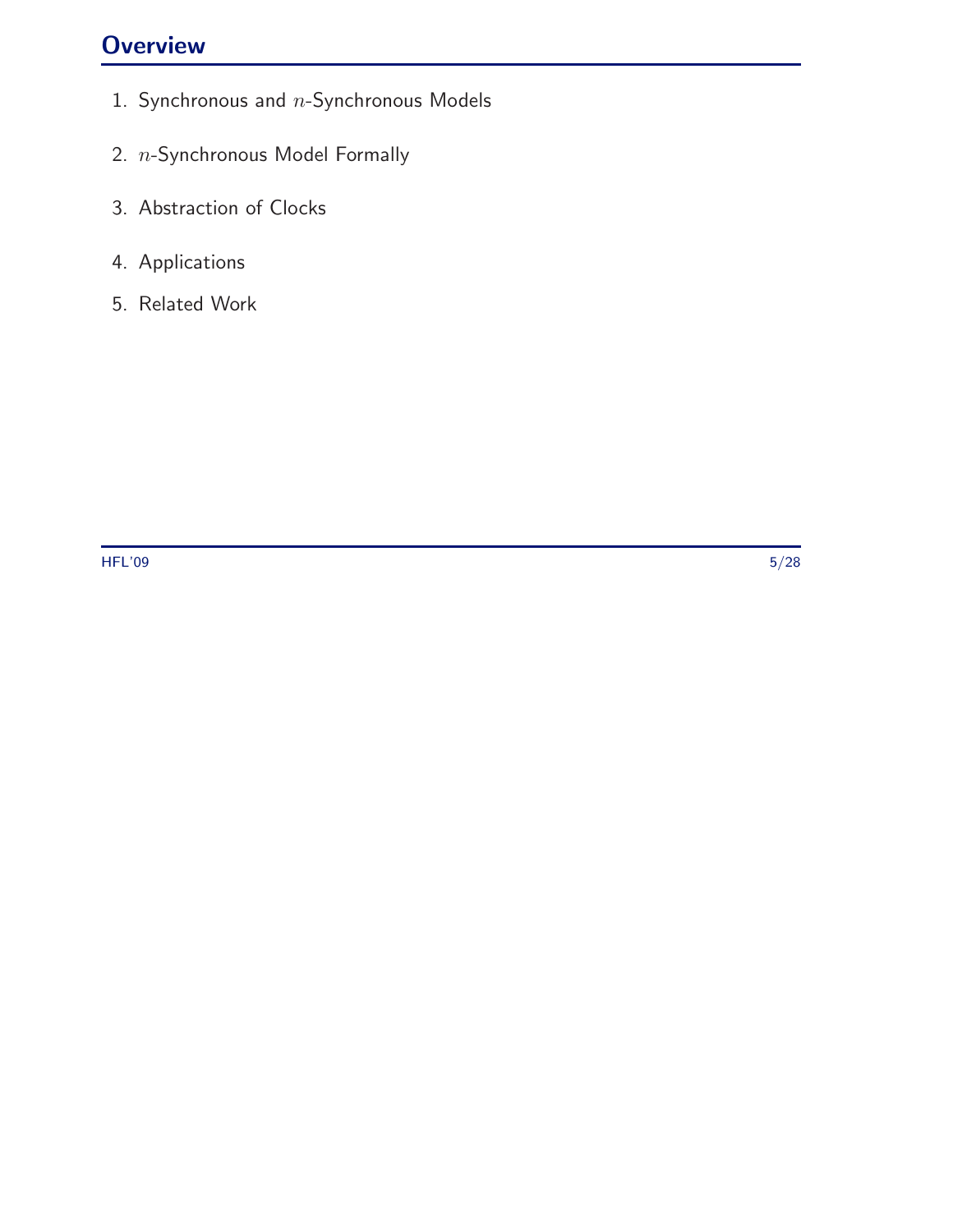# Synchronous and n-Synchronous Models

#### Synchronous Dataflow Languages (LUSTRE, SIGNAL, LUCID SYNCHRONE)



synchronous operator cannot be applied to z and t: they do not have the same clock here, an infinite buffer would be needed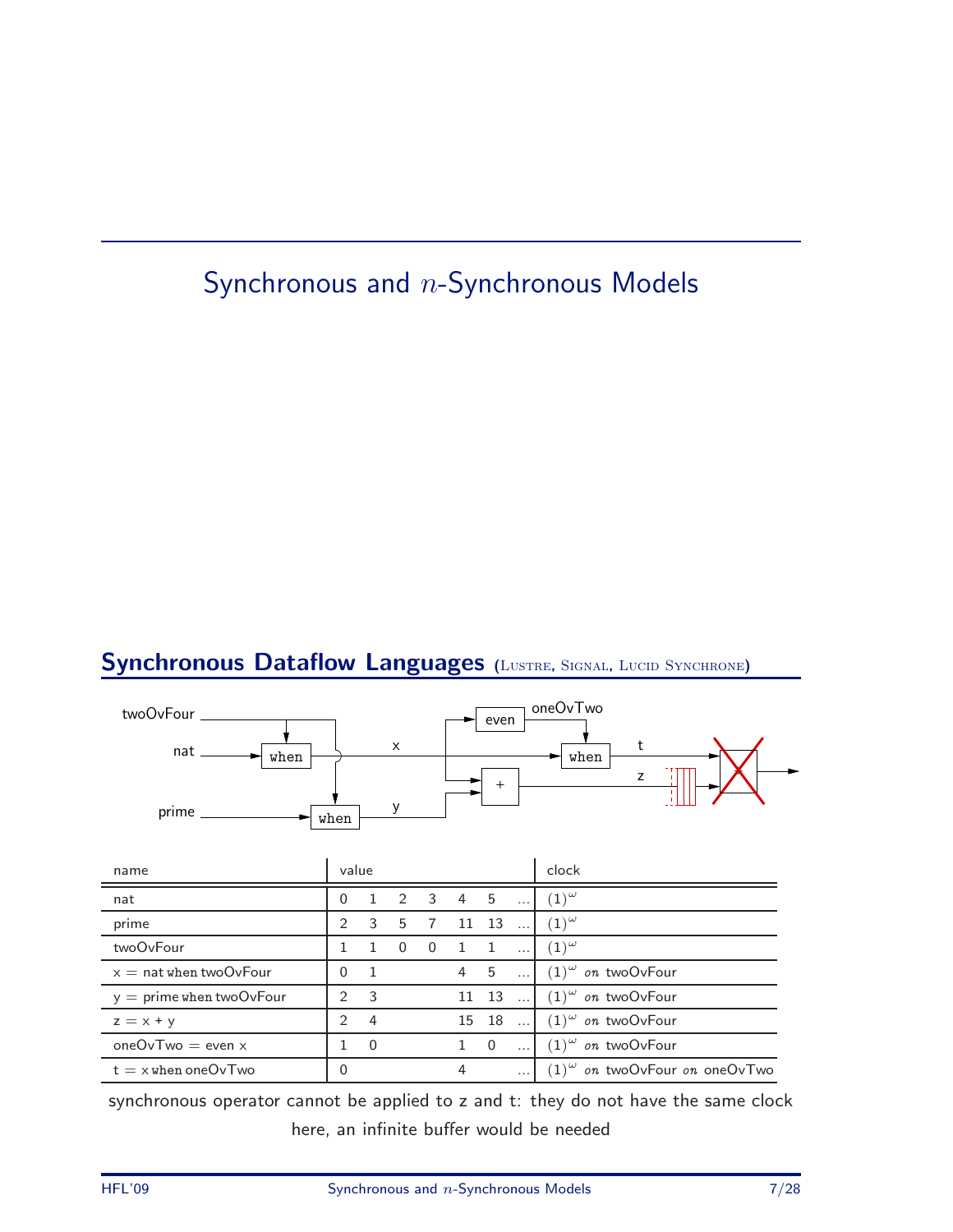# Relaxing Synchronous Composition



x' and y' can be composed through the introduction of a two places buffer In the synchronous model, this system is rejected. Adding buffer code by hand is feasible but hard and error-prone. We need a relaxed model of synchrony and a relaxed clock calculus.

HFL'09 Synchronous and n-Synchronous Models 8/28

# Relaxing Synchronous Composition

 $H \vdash e : ck$  on  $w_1 \quad w_1 \leq w_2$ (SUB)  $H \vdash e : ck$  on  $w_2$ 

 $n$ -Synchronous model:

- $\triangleright$   $w_1$  is a subtype of  $w_2$   $(w_1 \lt: w_2)$  means that a flow of clock  $w_1$  can be consumed on clock  $w_2$  through the insertion of a bounded buffer
- $\triangleright$  buffers are inserted at each subtyping point
- $\blacktriangleright$  buffer size is computed automatically

Previous example:

- as  $11(01110) < 00(11010)$  the consumption of x' on clock  $w_2$  is accepted
- $\blacktriangleright$  a two places buffer is automatically inserted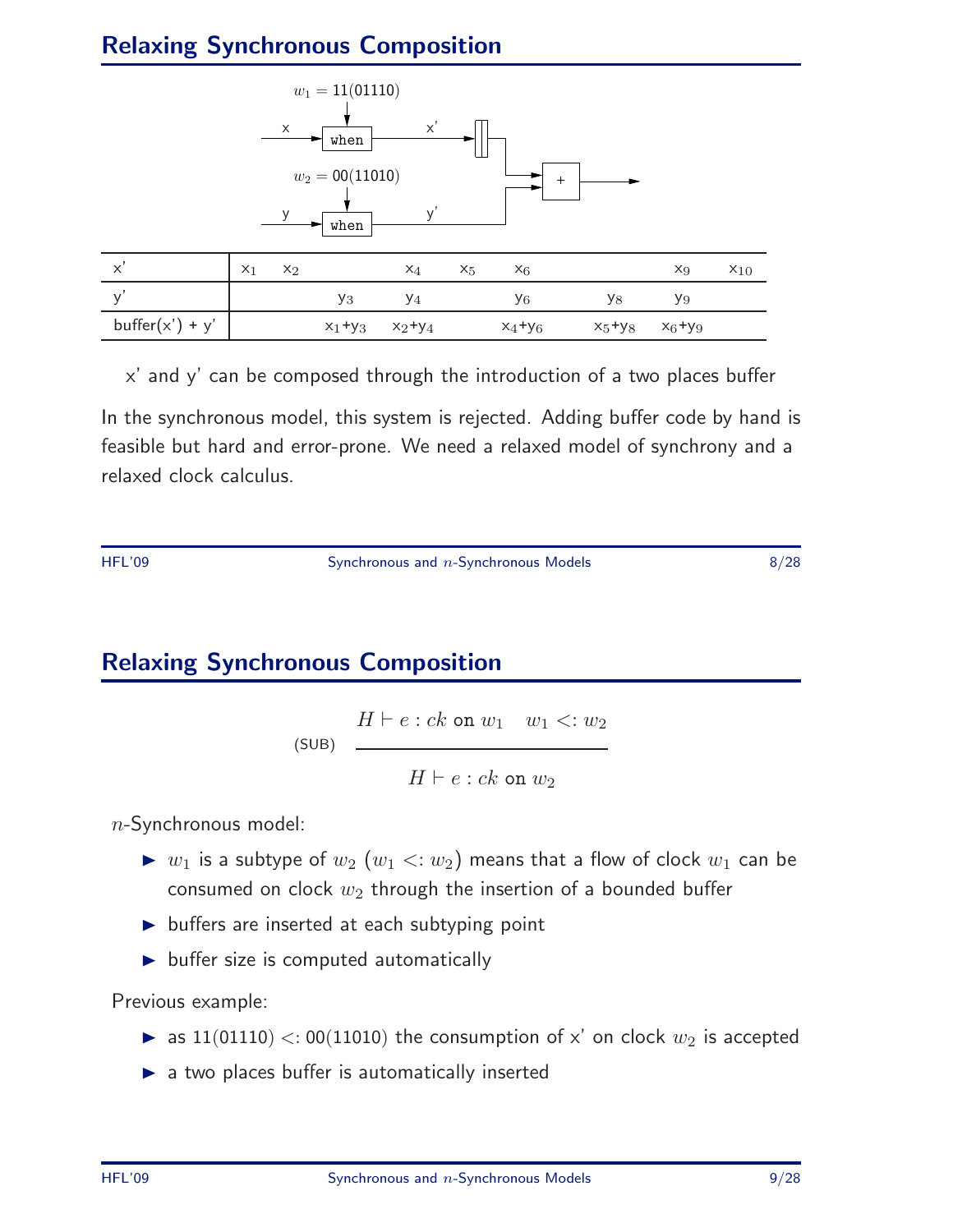n-Synchronous Model Formally

# Clocks as Infinite Binary Words



 $\mathcal{O}_w(i)$  = cumulative function of 1s of w

If a flow is produced on clock  $w_1$ , buffer size needed to consume it on clock  $w_2$  is:

$$
size(w_1, w_2) = \max_{i \in \mathbb{N}} (\mathcal{O}_{w_1}(i) - \mathcal{O}_{w_2}(i))
$$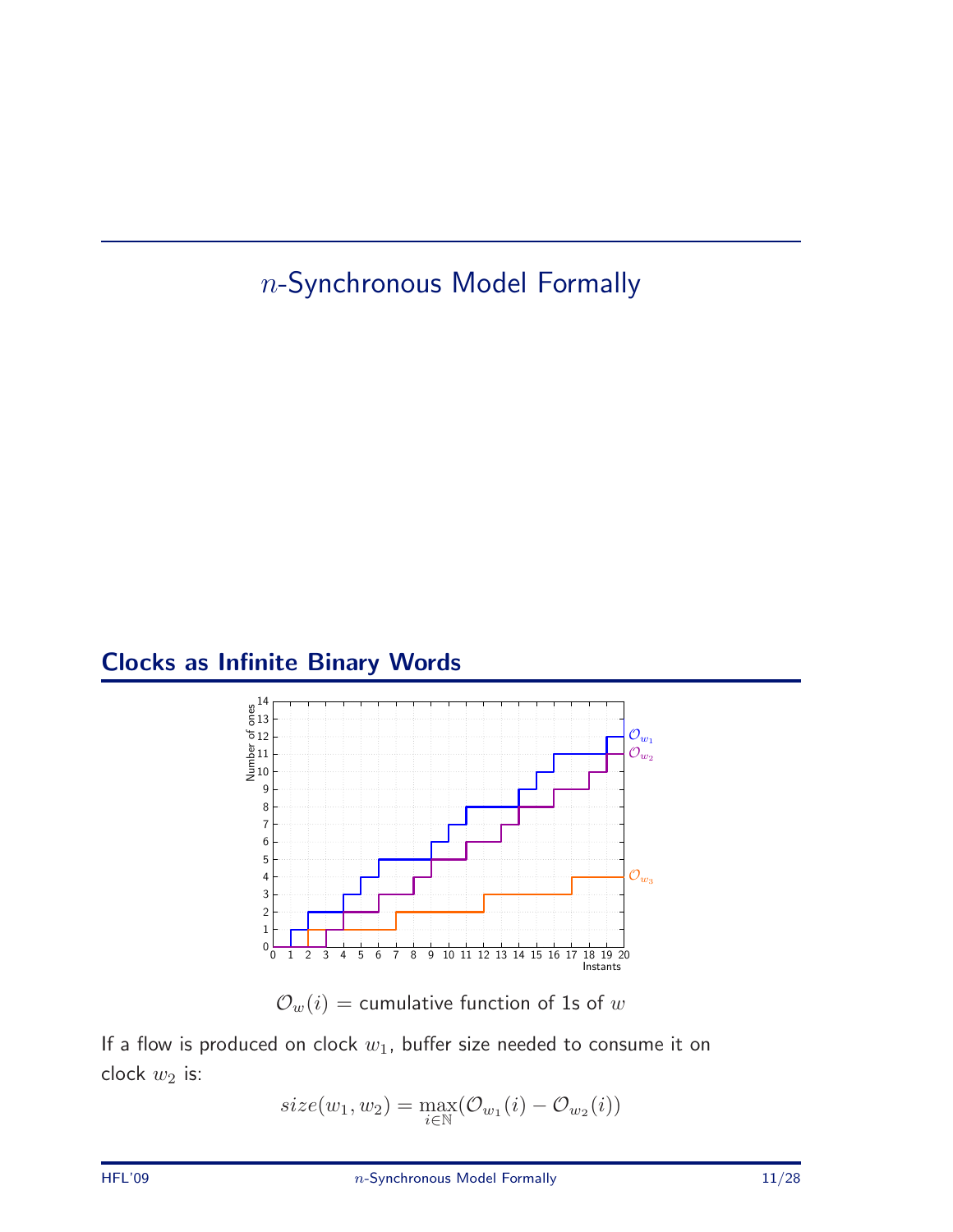#### Relations on Words

Synchronizability (∞): buffer size is bounded

$$
w_1 \bowtie w_2 \stackrel{def}{\Leftrightarrow} \exists b_1, b_2 \in \mathbb{Z}, \forall i, b_1 \leq \mathcal{O}_{w_1}(i) - \mathcal{O}_{w_2}(i) \leq b_2
$$

**►** previous figure:  $w_1 \Join w_2$ ,  $w_1 \Join w_3$  and  $w_2 \Join w_3$ 

Precedence  $(\preceq)$ : no read in an empty buffer

$$
w_1 \preceq w_2 \stackrel{def}{\Leftrightarrow} \forall i, \ \mathcal{O}_{w_1}(i) \ge \mathcal{O}_{w_2}(i)
$$

previous figure:  $w_1 \preceq w_2$ ,  $w_1 \preceq w_3$  and  $w_2 \npreceq w_3$ 

Subtyping  $(<:):$  flow produced on  $w_1$  can be consumed on  $w_2$ 

$$
w_1 \langle w_2 \stackrel{\text{def}}{\Leftrightarrow} \exists n \in \mathbb{N}, \forall i, \ 0 \le \mathcal{O}_{w_1}(i) - \mathcal{O}_{w_2}(i) \le n
$$

previous figure:  $w_1 \le w_2$ ,  $w_1 \nless w_3$  and  $w_2 \nless w_3$ 

HFL'09 **n-Synchronous Model Formally** 12/28

#### Operators on Words

Composed clocks:  $c ::= w \mid not \ w \mid c \text{ on } c$ 

Operators on flows

$$
\begin{array}{lll}\n\text{negation:} & \left\{ \begin{array}{rcl} \text{not } 1.w & = & 0.\text{not } w \\
\text{not } 0.w & = & 1.\text{not } w \\
\end{array} \right. \\
\text{sampling:} & \left\{ \begin{array}{rcl} 1.w_1 & \text{on } 1.w_2 & = & 1.(w_1 \text{ on } w_2) \\
1.w_1 & \text{on } 0.w_2 & = & 0.(w_1 \text{ on } w_2) \\
0.w_1 & \text{on } w_2 & = & 0.(w_1 \text{ on } w_2)\n\end{array} \right. \\
\end{array}
$$

Operators on cumulative functions

- ► negation:  $O_{\boldsymbol{not}} w(i) = i O_w(i)$
- Sampling:  $\mathcal{O}_{w_1}$  on  $w_2(i) = \mathcal{O}_{w_2}(\mathcal{O}_{w_1}(i))$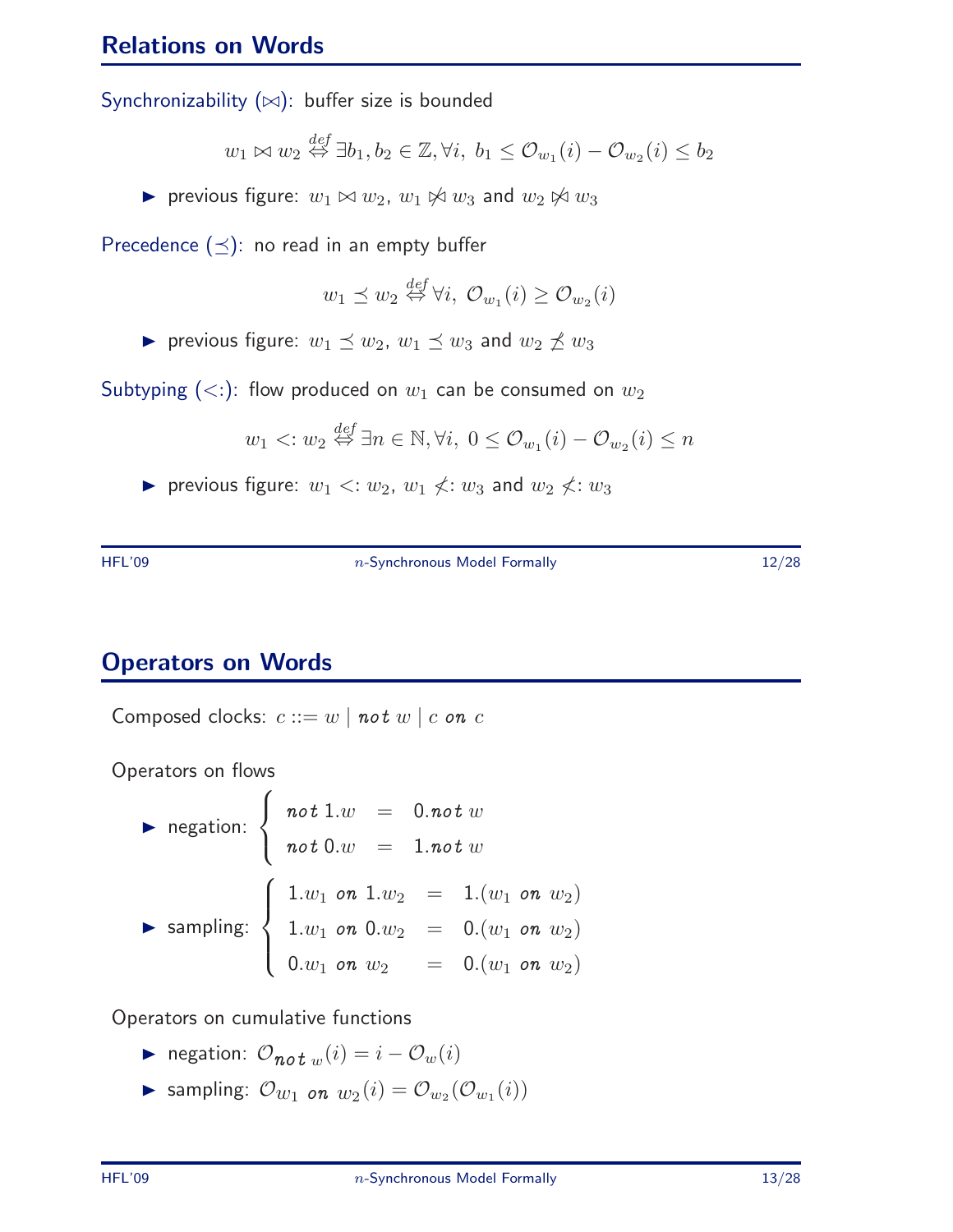# Abstraction of Clocks

This idea has been introduced in [CMPP08]. We present here an improved abstraction.



# Abstraction of Infinite Binary Words

A word  $w$  can be abstracted by two lines:  $abs(w) = \left\langle b^0, b^1, r \right\rangle$ 

$$
concr\left(\left\langle b^{0},b^{1},r\right\rangle\right)\stackrel{def}{\Leftrightarrow}\left\{w,\ \forall i\geq 1,\ \wedge\begin{array}{c}w[i]=1\Rightarrow&\mathcal{O}_{w}(i-1)\leq r\times i+b^{1}\\w[i]=0\Rightarrow&\mathcal{O}_{w}(i-1)\geq r\times i+b^{0}\end{array}\right\}
$$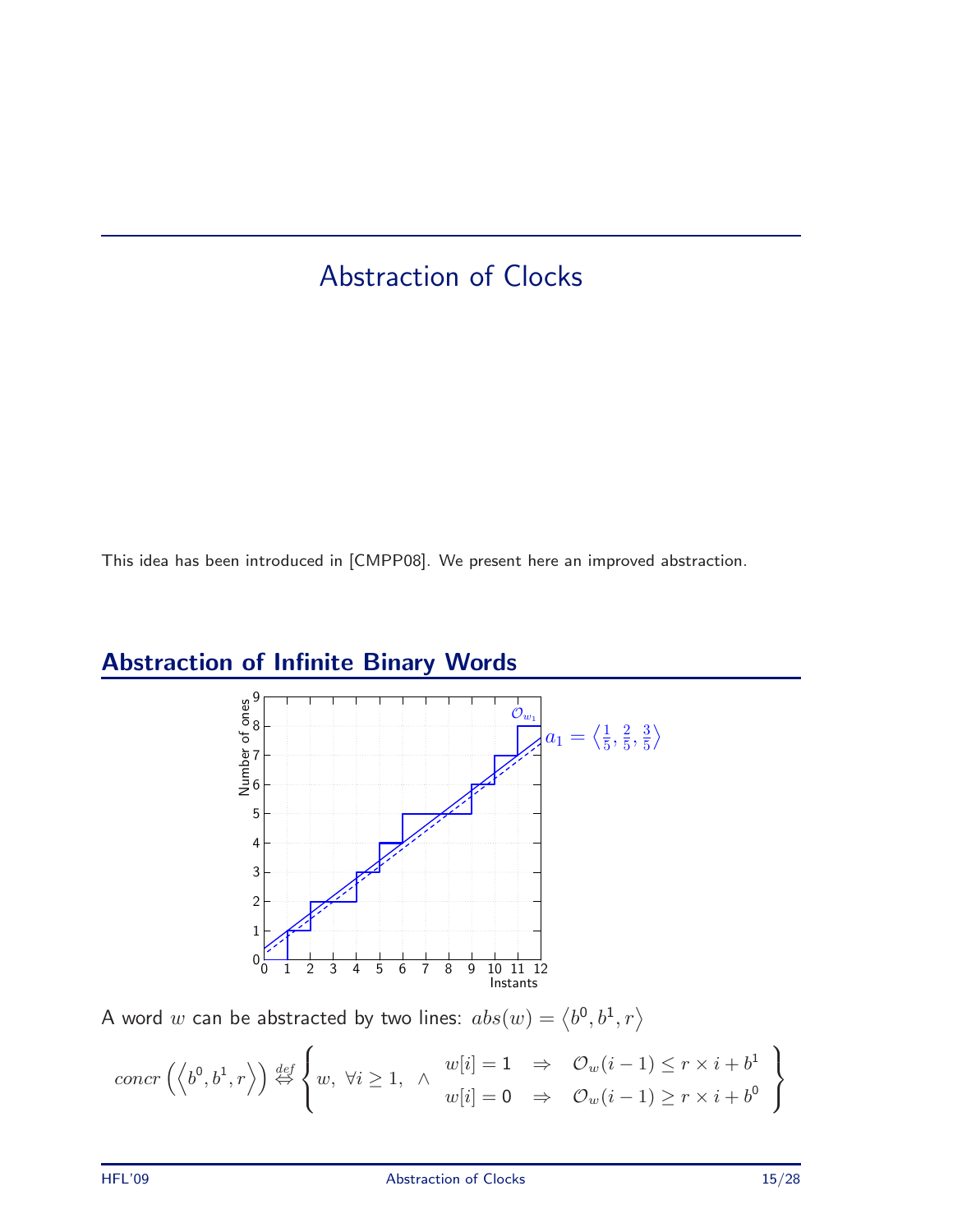#### Abstract Clocks as Automata



- ► set of states  $\{(i, j) \in \mathbb{N}^2\}$ : coordinates in the 2D-chronogram
- $\blacktriangleright$  finite number of state equivalence classes
- $\blacktriangleright$  transition function  $\delta$ :  $\sqrt{ }$  $\left| \right|$  $\mathcal{L}$  $\delta(1,(i,j)) = nf(i+1,j+1)$  if  $j \leq r \times i+b^1$  $\delta(\mathbf{0}, (i,j)) = nf(i+1,j)$  if  $j \geq r \times i + b^0$
- $\blacktriangleright$  allows to check/generate clocks

HFL'09 Abstraction of Clocks 16/28

#### **Clocks Generator (LUCID SYNCHRONE)**

```
type rat = { num: int; den: int; }
let nf \{num = n; den = 1; \} i j =
 if i > = 1 && j > = n then (i - 1, j - n) else (i, j)let node generate choice (b0, b1, r) = c1k where
 rec i, j = (1,0) fby nf r (i+1) (if clk then j + 1 else j)
 and one = (rat_of_info) \leq: (r *: (rat_of_info i) +: b1)and zero = (rat_of_info) >=: (r *: (rat_of_info i) +: b0)and clk = choice one zero
let node early a = generate (fun x y -> x) a
let node late a = generate (fun x y \rightarrow not y) a
```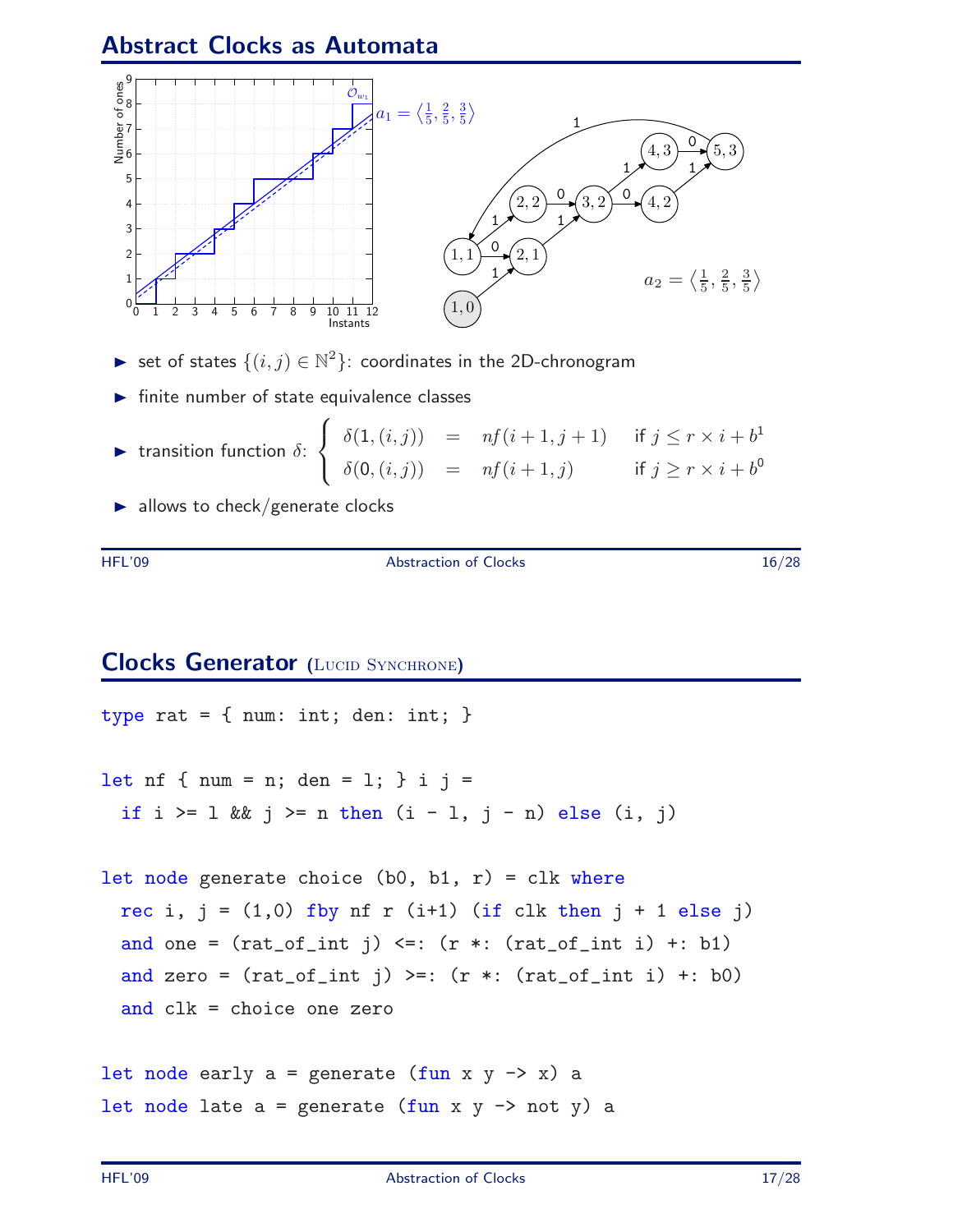#### Abstract Relations



Synchronizability:  $r_1 = r_2 \Leftrightarrow \langle b^0{}_1, b^1{}_1, r_1 \rangle \bowtie^\sim \langle b^0{}_2, b^1{}_2, r_2 \rangle$ Precedence:  $b^0{}_1 > b^1{}_2 \Rightarrow \langle b^0{}_1, b^1{}_1, r_1 \rangle \preceq^{\sim} \langle b^0{}_2, b^1{}_2, r_2 \rangle$ Subtyping:  $a_1 <sup>∼</sup> a_2 \Leftrightarrow a_1 \bowtie^{\sim} a_2 \wedge a_1 \preceq^{\sim} a_2$  $\rhd$  proposition:  $abs(w_1)$  <:  $~^{\sim}abs(w_2)$  ⇒  $w_1$  <:  $w_2$  $\triangleright$  buffer:  $size(a_1,a_2)=\left|0^1_{-1}-b^0_{-2}\right|+1$ 

HFL'09 Abstraction of Clocks 18/28

#### Abstract Operators

Abstraction of a composed clock:

$$
abs(\text{not } w) = \text{not}^{\sim} abs(w)
$$
  

$$
abs(c_1 \text{ on } c_2) = abs(c_1) \text{ on }^{\sim} abs(c_2)
$$

Operators definition:

▶ 
$$
not^{\sim} \langle b^0, b^1, r \rangle = \langle -b^1 - 1, b^0 - 1, 1 - r \rangle
$$
  
\n▶  $\langle b^0_1, b^1_1, r_1 \rangle$  on  $\sim \langle b^0_2, b^1_2, r_2 \rangle = \langle b^0_{12}, b^1_{12}, r_1 \times r_2 \rangle$   
\nwith  $b^0_{12} = b^0_1 \times r_2 + b^0_2$ ,  $b^1_{12} = (b^1_1 + 1) \times r_2 + b^1_2$   
\nand  $b^0_1 \le 0$ ,  $b^0_2 \le 0$ 

Correctness property:

$$
not w \in concr(not^{\sim} abs(w))
$$
  

$$
c_1 on c_2 \in concr(abs(c_1) on^{\sim} abs(c_2))
$$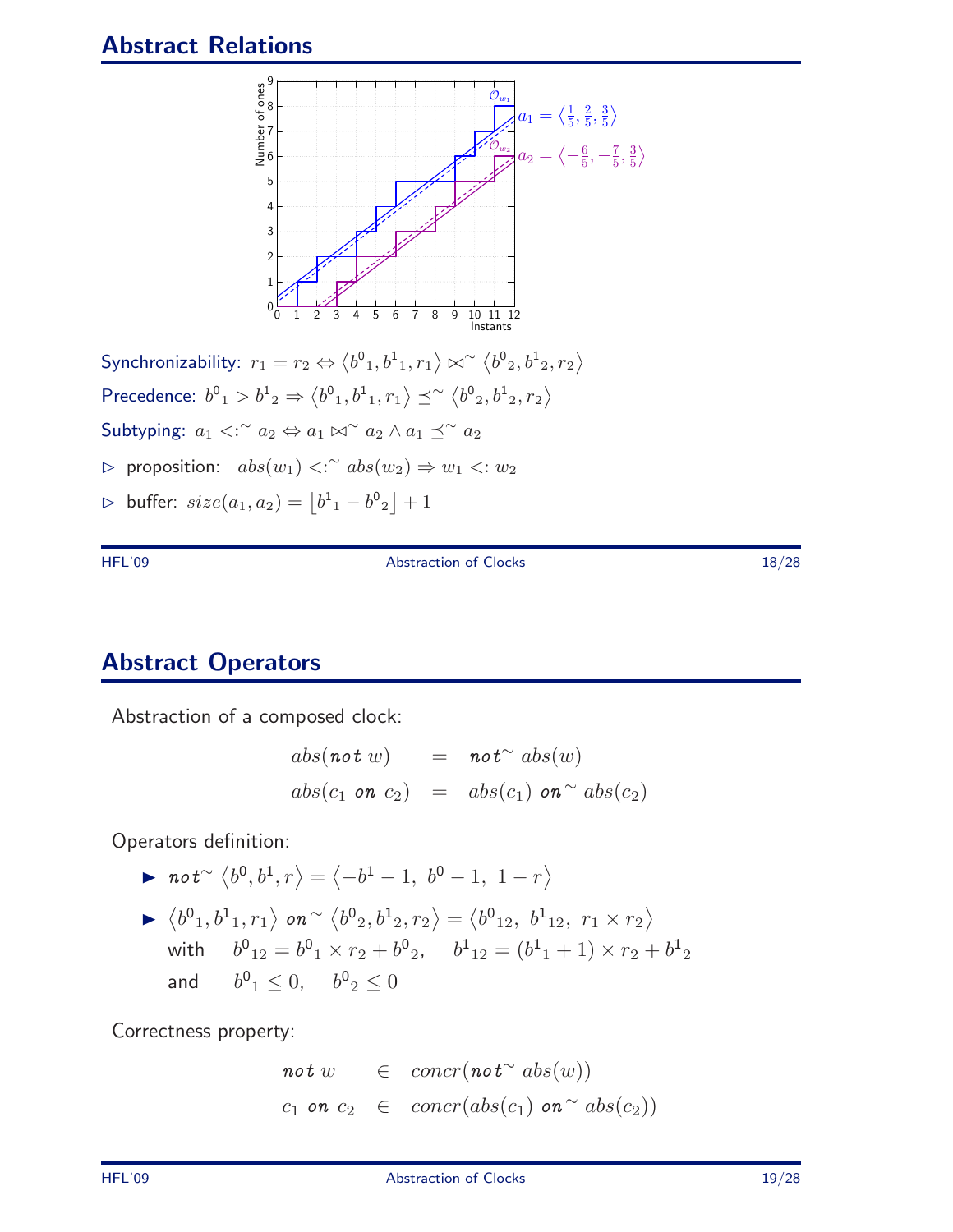#### Formalization in a Proof Assistant

Most of the properties have been proved in Coq

- available at: http://www.lri.fr/∼plateau/hfl09
- $\blacktriangleright$  example of property

Property on\_absh\_correctness: forall (w1:ibw) (w2:ibw), forall (a1:abstractionh) (a2:abstractionh), forall H\_wf\_a1: well\_formed\_abstractionh a1, forall H\_wf\_a2: well\_formed\_abstractionh a2, forall H\_a1\_eq\_absh\_w1: in\_abstractionh w1 a1, forall H\_a2\_eq\_absh\_w2: in\_abstractionh w2 a2, in\_abstractionh (on w1 w2) (on\_absh a1 a2).

- ▶ number of Source Lines of Code
	- $\rhd$  specifications: about 1600 SLOC
	- $\triangleright$  proofs: about 5000 SLOC

HFL'09 Abstraction of Clocks 20/28

Applications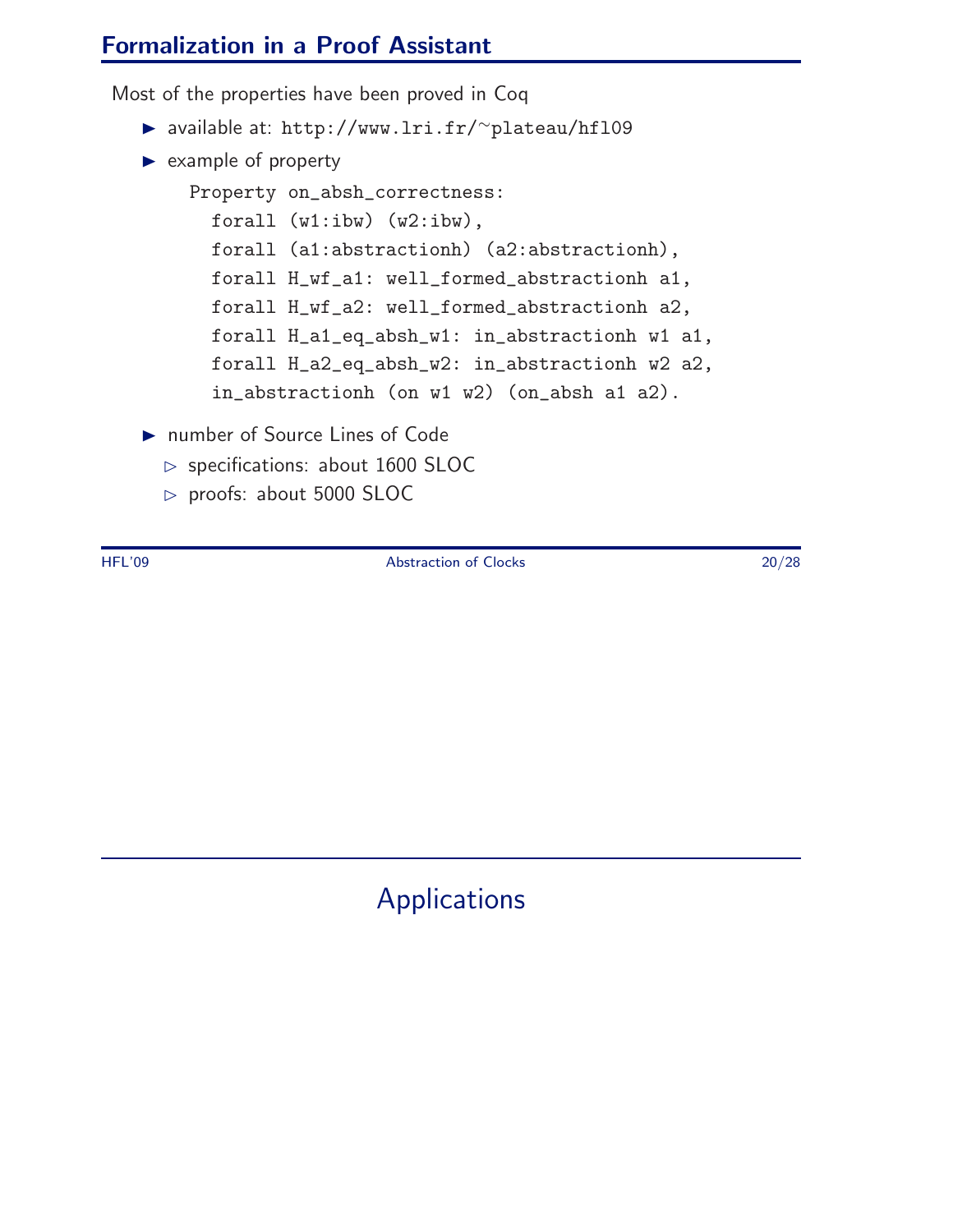# Back to the Picture in Picture Example



- $\blacktriangleright$  abstraction of downscaler output:  $abs((10100100)$  on  $0^{3600}(1)$  on  $(1^{720}0^{720}1^{720}0^{720}1^{720}0^{720}0^{720}1^{720}))$  $=\langle 0, -\frac{1}{8}, \frac{3}{8}$  $\frac{3}{8}\rangle$  on  $^{\sim}$   $\langle -3600, -3601, 1\rangle$  on  $^{\sim}$   $\langle -400, 479, \frac{4}{9}$  $\frac{4}{9}$   $\rangle = \langle -2000, -\frac{20171}{18}, \frac{1}{6} \rangle$  $\frac{1}{6}$
- minimal delay and buffer:

|              | delay                                                                                                | buffer size |
|--------------|------------------------------------------------------------------------------------------------------|-------------|
| exact result | 9 598 ( $\approx$ time to receive 5 HD lines)   192 240 ( $\approx$ 267 SD lines)                    |             |
|              | abstract result   11 995 ( $\approx$ time to receive 6 HD lines)   193 079 ( $\approx$ 268 SD lines) |             |

HFL'09 Applications 22/28

# Applications



Modeling with jitter:

 $\triangleright$  set of clock of rate  $r = \frac{1}{3}$  $\frac{1}{3}$  and jitter  $1$  can be specified by  $\big\langle -\frac{1}{3}$  $\frac{1}{3}, \frac{1}{3}$  $\frac{1}{3}, \frac{1}{3}$  $\frac{1}{3}$ 

Modeling execution time:

- $\blacktriangleright$  f must be executed every three cycles and its execution takes between one and two cycles
- $\blacktriangleright$  f :: ∀α.α on<sup>∼</sup>  $\langle 0, -\frac{1}{3}$  $\frac{1}{3}, \frac{1}{3}$  $\frac{1}{3} \rangle \rightarrow \alpha$  on $^{\sim} \langle -\frac{2}{3}$  $\frac{2}{3}, -\frac{2}{3}$  $\frac{2}{3}, \frac{1}{3}$  $\frac{1}{3}$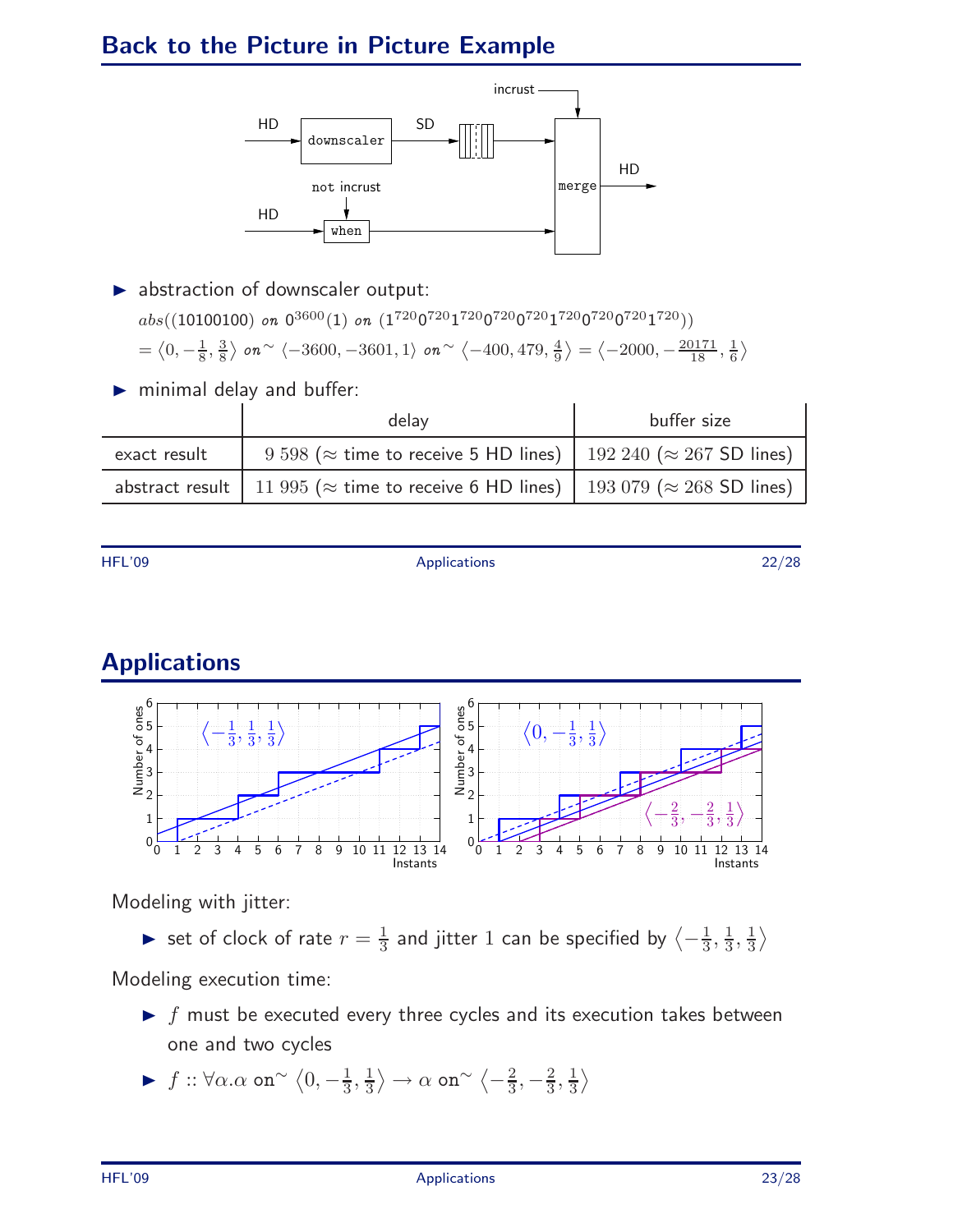# Related Work

# Synchronous Data Flow Graphs [LM87]



Synchronous Data Flow Graphs (SDF): special case of Kahn networks

- specify on the wires the number of values consumed and produced by each node at each activation
- $\triangleright$  balance equations allow to check that buffers needed are bounded
- static scheduling algorithm allows to compute buffer size

Cyclo Static Data Flow: generalization of SDF

specify number of values produced and consumed as periodic sequences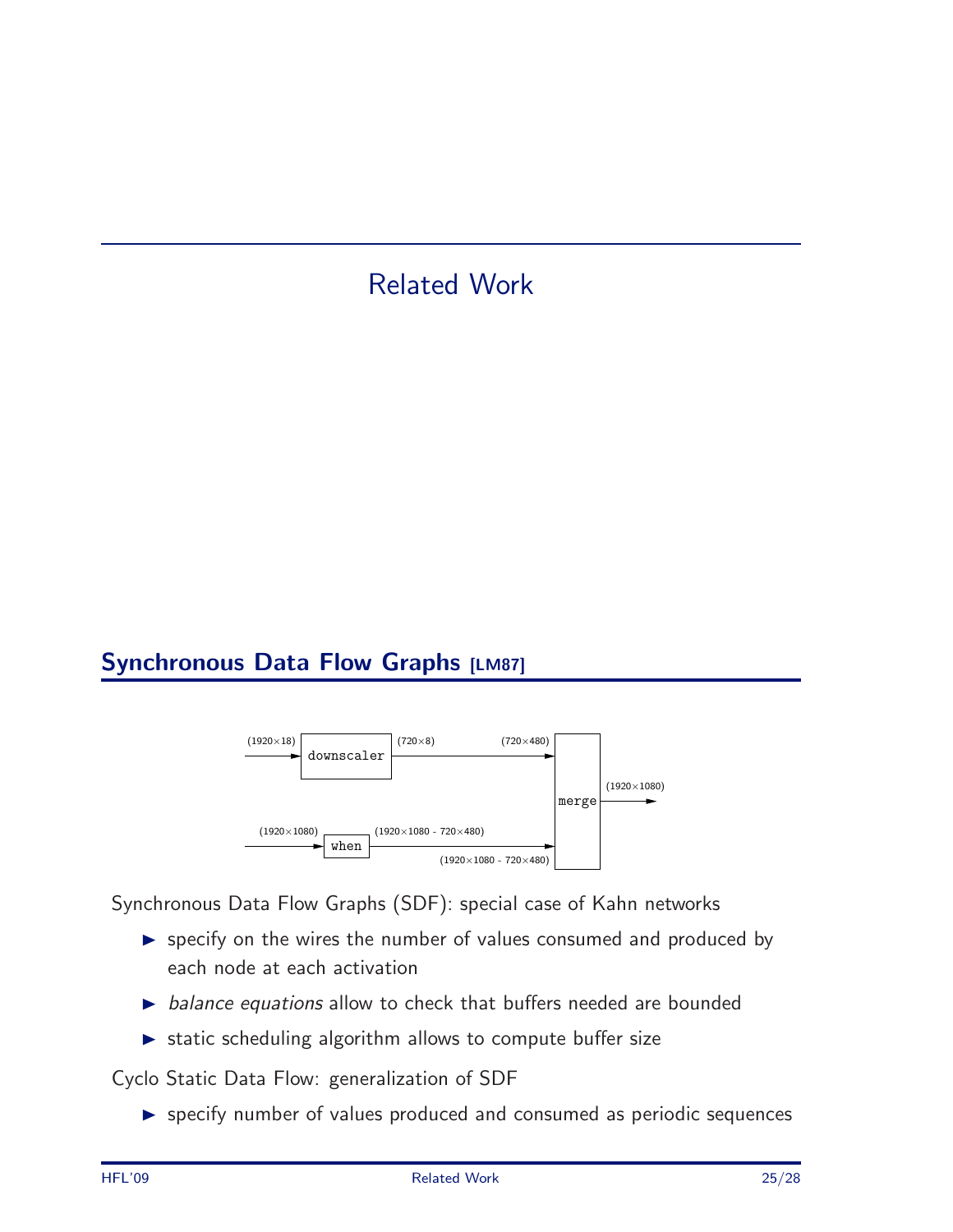#### Real-Time Calculus [TCG+01]



Method used to obtain bounds on delay and buffers in distributed embedded systems

Based on bounding cumulative functions but with respect to a sliding window

- $\blacktriangleright$  arrival curves  $(\alpha^l(t),\,\alpha^u(t))$  characterize event streams
- Service curves  $(\beta^{l}(t), \beta^{u}(t))$  characterize nodes

Other similarities

- buffer size: maximal vertical distance between  $\alpha^u(t)$  and  $\beta^l(t)$
- $\blacktriangleright$  delay: maximal horizontal distance between  $\alpha^u(t)$  and  $\beta^l(t)$

HFL'09 Related Work 26/28

#### Latency Insensitive Design [CMSV01]



Method used to define synchronous circuits that tolerate any variation of the data transfer latency

- ▶ design synchronous IPs and interconnect them
- analysing the sum of delays and initial values on each cycle indicates whether the system is alive
- ▶ elastic circuits dynamic schedule [KCKO06]: to handle latency, every wire is transformed into a channel carrying data and control bits
- $\triangleright$  k-periodic static schedule [BdSM07]: maximize rate and minimize storage elements by insertion of fractional registers and computation of an explicit schedule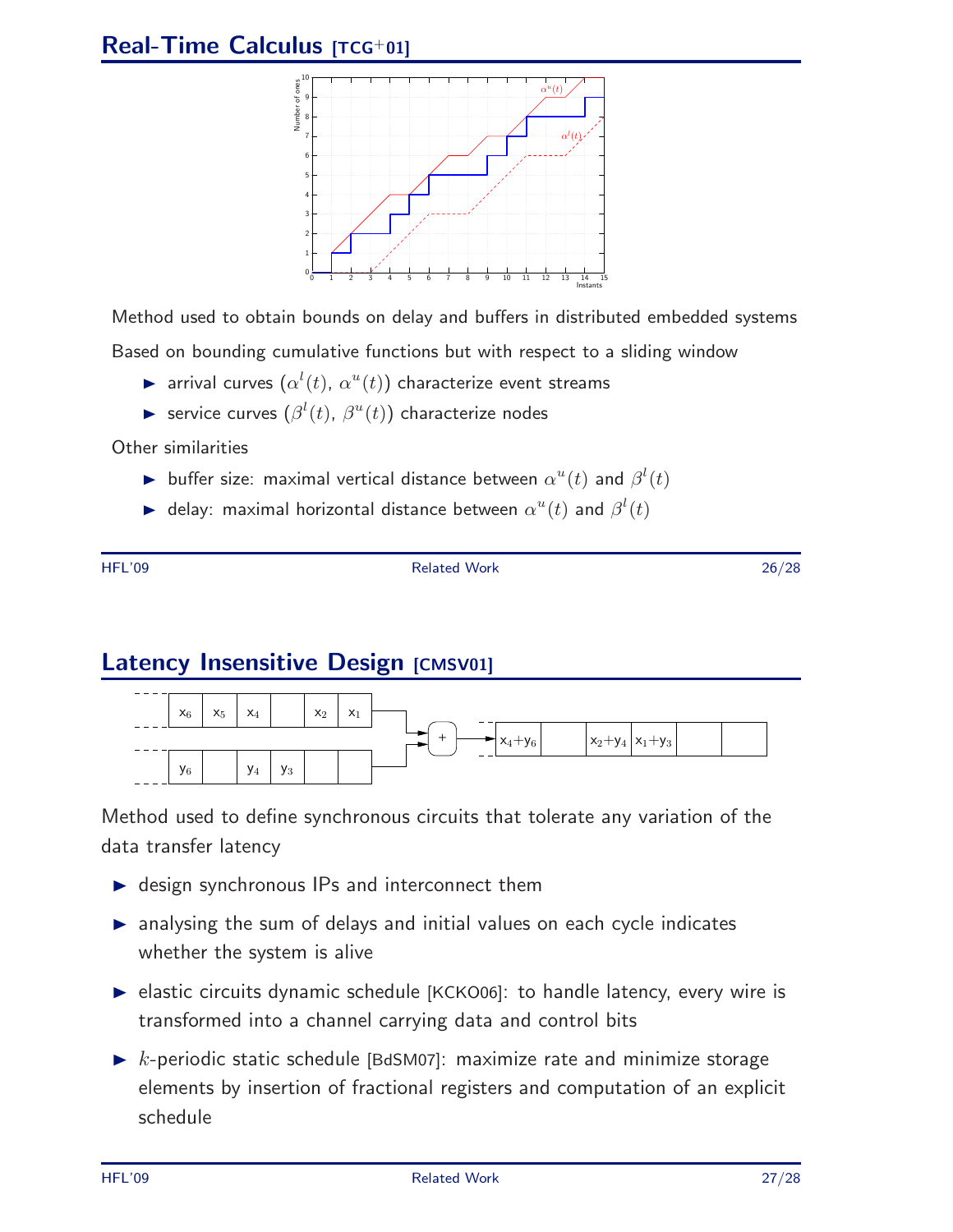#### Conclusion

- $\blacktriangleright$  *n*-synchronous model allows a more flexible composition of nodes in Synchronous Dataflow Systems
- ▶ abstraction of clocks allows to use this model on systems involving jitter and execution time, and to treat efficiently clocks with long periodic patterns
- ▶ correctness of abstract relations and operators have been proved in Coq
- Current work: integration in the LUCID SYNCHRONE dataflow synchronous language

http://www.lri.fr/<sup>∼</sup>plateau/hfl09/

HFL'09 28/28

#### **References**

- [BdSM07] Julien Boucaron, Robert de Simone, and Jean-Vivien Millo, Formal methods for scheduling of latency-insensitive designs, EURASIP Journal on Embedded Systems **Issue 1** (2007), no. ISSN:1687-3955,  $8 - 8$ .
- [CDE+06] A. Cohen, M. Duranton, Ch. Eisenbeis, C. Pagetti, F. Plateau, and M. Pouzet, N-Synchronous Kahn Networks: a Relaxed Model of Synchrony for Real-Time Systems, ACM International Conference on Principles of Programming Languages, January 2006.
- [CMPP08] A. Cohen, L. Mandel, F. Plateau, and M. Pouzet, Abstraction of Clocks in Synchronous Data-flow Systems, The Sixth ASIAN Symposium on Programming Languages and Systems, December 2008.
- [CMSV01] L. P. Carloni, K. L. McMillan, and A. L. Sangiovanni-Vincentelli, Theory of latency-insensitive design, IEEE Trans. on CAD of Integrated Circuits and Systems 20 (2001), no. 9, 1059–1076.
- [CP96] P. Caspi and M. Pouzet, Synchronous Kahn Networks, ACM SIGPLAN International Conference on Functional Programming, May 1996.
- [KCKO06] S. Krstic, J. Cortadella, M. Kishinevsky, and J. O'Leary, Synchronous elastic networks, Proceedings of the Formal Methods in Computer Aided Design, 2006.
- [LM87] E. Lee and D. Messerschmitt, Synchronous dataflow, IEEE Trans. Comput. 75 (1987), no. 9.